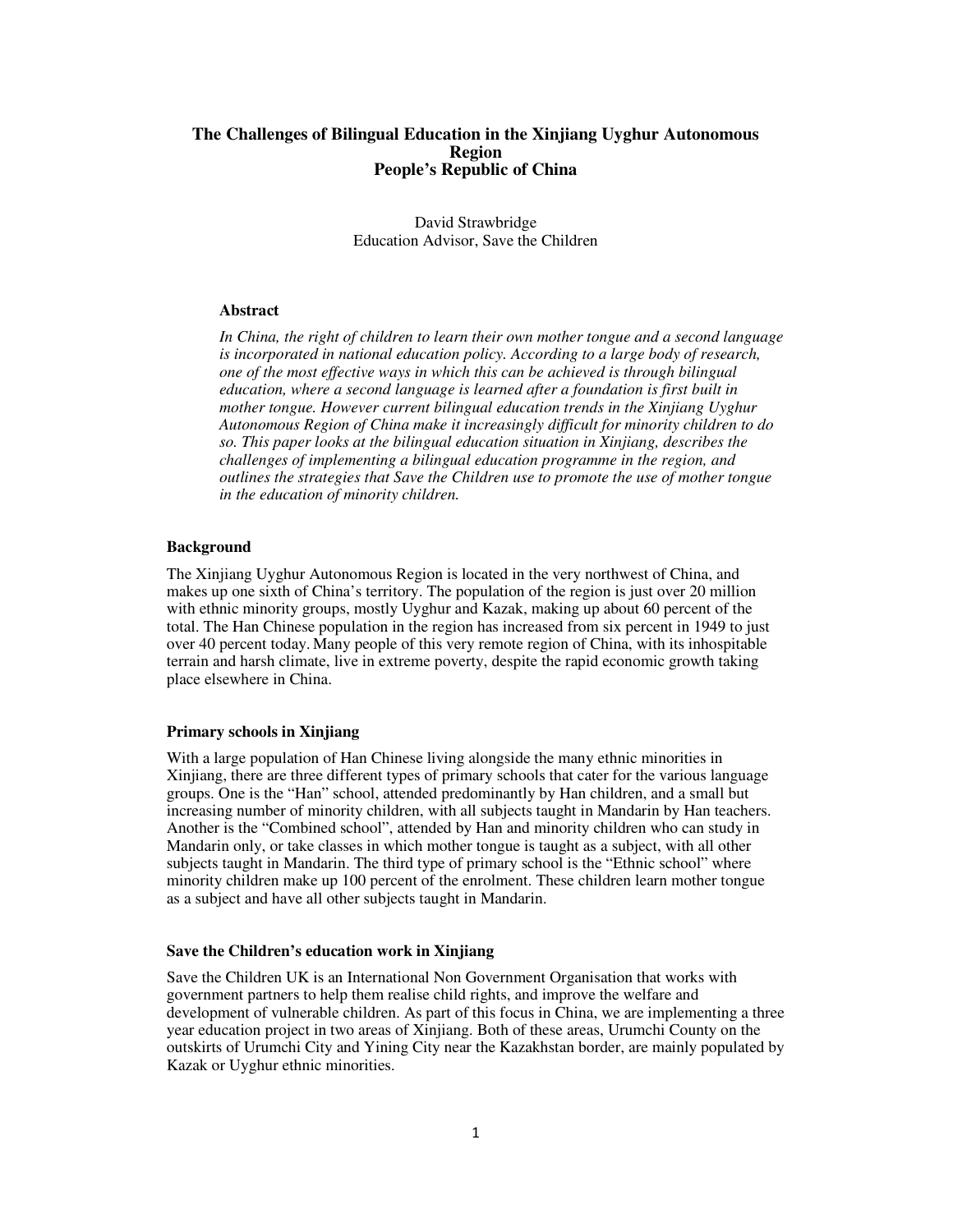The specific objective of the education project is "… to ensure the rights of minority children to a relevant, high quality basic education …", and so the focus for project work is on the welfare and development of minority children in ethnic and combined schools. Project components include teacher training, child protection, health education, community involvement in schools, and the development of bilingual teaching strategies to improve learning for children in Mandarin and their mother tongue.

In our work on bilingual education, we seek to follow the approach that children should learn their mother tongue first, and that this foundation should be the bridge to learning a second language. In Xinjiang, this is not easy, and we face a number of challenges in our work with government in this area. These challenges can be highlighted through a more detailed look at the bilingual education situation in the region.

### **Bilingual education in Xinjiang**

**Policy development and implementation:** Chinese national education policy enables minority children to learn their mother tongue in school, and requires that all children learn the national language, Mandarin. Until the late 1990s, this meant that mother tongue was used as the language of instruction in minority primary schools, with Mandarin taught as a subject.

After piloting the teaching of all subjects in Mandarin for a number of years, the Xinjiang Regional Education Bureau introduced a new bilingual education policy in 2002, requiring Mandarin to be used as the language of instruction, with mother tongue to be taught as a subject. This was done primarily to improve the standard of Mandarin among minority graduates, so that they would be more competitive in the work place.

From 2002, implementation of the policy was initially slow. In most rural areas, and many cities apart from Urumchi, there were few minority teachers with good Mandarin skills, and so mother tongue continued to be the main language of instruction in most minority schools. Mandarin was used more in urban minority schools where there were more qualified teachers. To hasten implementation of the policy, the government began upgrading the Mandarin level of established teachers through ongoing learning programmes, and sending minority teachers with good Mandarin to rural schools.

In 2005, the Regional Education Bureau directed all schools throughout Xinjiang to use Mandarin as the language of instruction in line with the policy requirements. Since then, the pace of policy implementation has continued to vary, depending on the capacity in a particular area to teach Mandarin effectively, or on how the policy was interpreted by local government officials.

For example, all minority children in Yining City since September 2007, are required to learn Mandarin from grade one, and do not have any instruction in mother tongue. These children will continue to be taught in Mandarin as they progress through primary school, and will learn basic skills in mother tongue only from grade four. In other areas of Xinjiang, including Urumchi Municipality, primary teachers will use Mandarin as the language of instruction from 2009, and minority children will have between two and four periods per week of mother tongue taught as a subject.

In these situations, the use of Mandarin as the language of instruction in minority schools is referred to by education authorities in Xinjiang as "bilingual" education. In other words, "bilingual" teachers are minority teachers who teach subjects in Mandarin, and are required not to use mother tongue in their lessons.

The widespread implementation of the bilingual policy has increased pressure on children to have a basic understanding of Mandarin from the time they start primary school. This has led to Mandarin being widely taught in pre-schools and even kindergartens to prepare children for school life in a second language environment.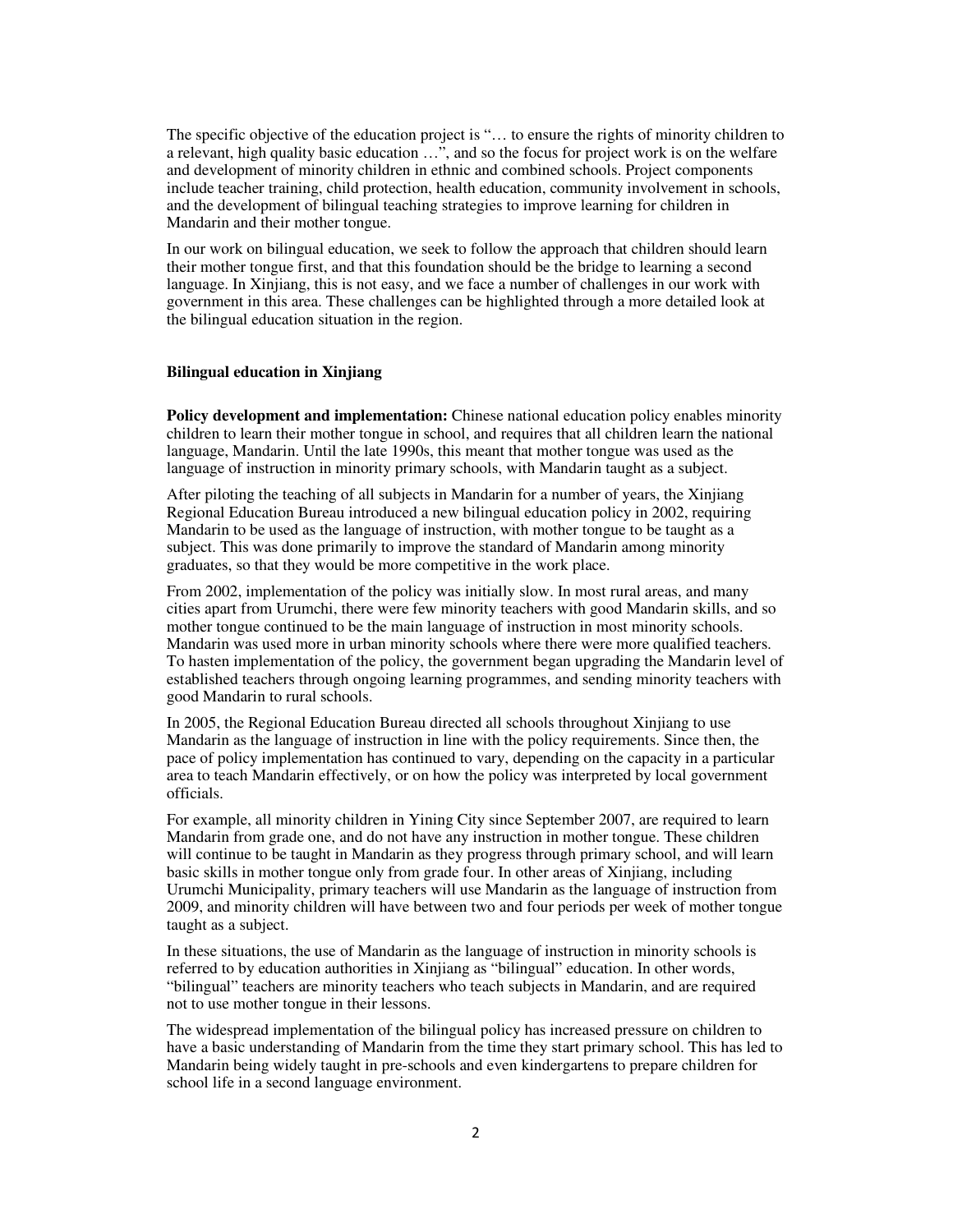From 2007, education authorities have sought to further improve the standard of Mandarin in primary schools by stepping up language training. This involved sending minority teachers with good Mandarin skills to courses for up to two years to improve their skills in spoken and written Mandarin. Temporarily, these teachers were replaced by young graduates from Mandarin language institutions who have good language skills but no skills in teaching. At the same time, minority teachers in ethnic and combined schools with limited Mandarin were replaced, also by graduates with good Mandarin and no teaching skills.

**The impact on minority schools:** The implementation of the bilingual language policy throughout the region has had a profound impact on the composition and status of the different types of schools in Xinjiang. Fully aware that good Mandarin is required for employment; parents from ethnic minority communities are now enrolling their children in Han schools where the standard of Mandarin is considered to be better. Parents are also moving their children from classes in combined schools that provide mother tongue lessons into classes that are taught in Mandarin only. The increasing status of Mandarin has been enhanced by the fact that many parents who are also government officials are leading the trend to enrol their children in classes where Mandarin is the only language of instruction.

As experienced teachers in minority schools were replaced by unqualified graduates with good Mandarin skills, the quality of teaching, particularly in ethnic schools, has declined further according to education bureau authorities. This has further contributed to the movement of minority children into classes in which Mandarin only is used.

There are now declining numbers of children attending ethnic schools, and fewer minority children studying mother tongue in combined schools. It is likely that, within a few years, Mandarin will be the only language of instruction for minority children in many combined schools if the trend in urban schools is any indication. As the number of classes providing mother tongue instruction reduces and more Mandarin is used in schools, mother tongue teachers are being retired or moved to other roles in schools. Our baseline survey showed that already 21 percent of the minority children with which we work are no longer learning mother tongue. This is likely to increase to 40 percent or more next year.

### **Challenges**

## **1. The lack of opportunity to develop bilingual teaching in schools**

The increasing use of Mandarin as the principal or only language of instruction in ethnic and combined schools precludes us from implementing a bilingual programme that promotes the full development of mother tongue languages. To date, this has not been possible even in preschools because children are required to attain a certain level of Mandarin before entering grade one, and so education bureaus are preoccupied with teaching Mandarin at this stage.

## **2. The use of teacher centred methods and literary approach to teaching mother tongue and Mandarin in schools**

Teaching in most schools tends to be content and exam based, with rote learning and text book or blackboard activities the primary teaching methods used. Minority bilingual teachers, who teach subjects in Mandarin only, tend to use a literacy based approach, where they introduce new vocabulary and concepts through reading and speaking at the same time. This usually involves a lot of explanation by the teacher and little practice of oral or written Mandarin by children. When oral language is practiced, it is most often through the use of whole class rote methods. The last baseline survey we conducted found that nearly two thirds of bilingual teachers used too much Mandarin language in their lessons, and the language was usually above the level of that used by children. Education supervisors and head teachers tend to have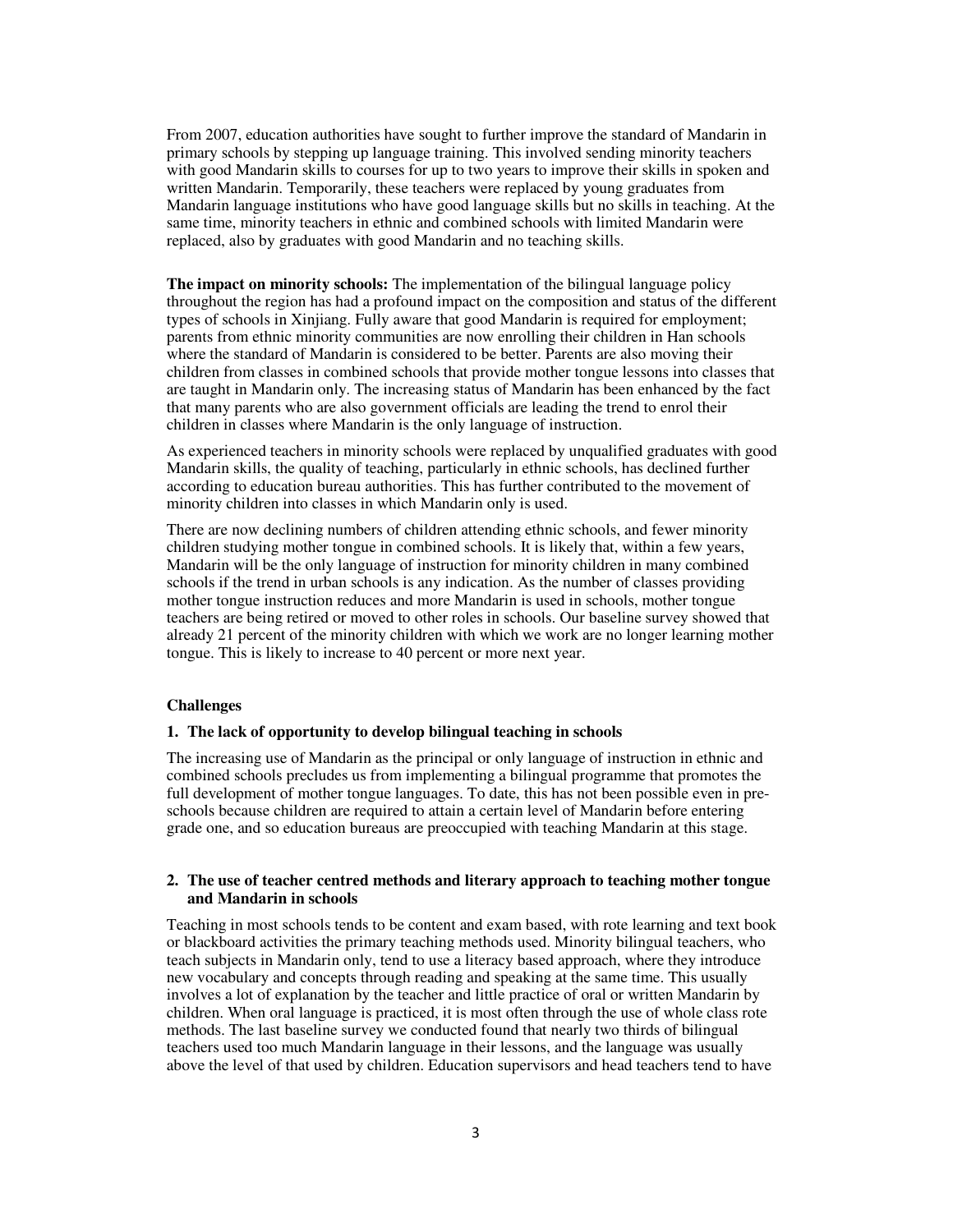a limited understanding of second language learning approaches, and do not provide appropriate support.

## **3. The reduced focus on, and declining value of mother tongue languages in schools**

The focus on improving the standard of Mandarin among teachers and students has undermined the status of mother tongue languages. Ethnic minority communities realise the importance of Mandarin for their children's advancement in education, but are concerned that the focus on Mandarin will lead to limited use of mother tongue, and the loss of local culture. This is already apparent in school visits to combined schools, where minority children are often more comfortable talking to us in Mandarin as they have had very little or no instruction in their mother tongue.

## St**rategies**

As an INGO working in China, Save the Children must work within the boundaries of government policy. In fact, some of the most successful projects implemented have strengthened government policies such as Qualities Education and the Minors' Protection Law. In bilingual education then, our approach has been to work within the limits of the current regional bilingual policy, to raise awareness of language learning processes among government partners, work with partners to solve problems in 'bilingual' education, and use available opportunities to improve the teaching of mother tongue.

# **1. Advocacy**

As the Save the Children education project has become more established in Xinjiang, and government partners have a better understanding of the ways in which we work, it has been possible to discuss various approaches to bilingual education more openly with partners in meetings and workshops. The development of good relationships with academics has also helped. For example, a professor from a local university, who is very familiar with our work, raised concerns in a presentation he made on bilingual education for senior government partners from project sites and Save the Children education staff, that bilingual teaching practices in Xinjiang were not guided by research, and that the impact of these on children's language skills had not been determined. Such venues are likely to provide opportunities for more analysis and discussion of current bilingual practices in the future.

### **2. Improving teaching skills**

Teacher training at several levels, followed by in-school support, has improved the quality of Mandarin and mother tongue teaching in ethnic and combined schools. Firstly, by training primary teachers in child centred teaching methods, most children now work in groups, play games, and do education activities that enable them to practice and use mother tongue and Mandarin. Then, training of 'bilingual' teachers in second language teaching methods has led to more widespread use of oral language and learning materials (or actions) to introduce new vocabulary. In most classrooms, the relationships between teachers and children have improved, the use of corporal punishment is reduced, children are happier to come to school, and they take a more active role in learning.

As government partners have seen teaching methods improve, it has been possible to do more to promote the use of mother tongue. This has taken place through two initiatives that are very new for Xinjiang schools, and have proved to be useful in helping to overcome problems that teachers had in using Mandarin as the language of instruction.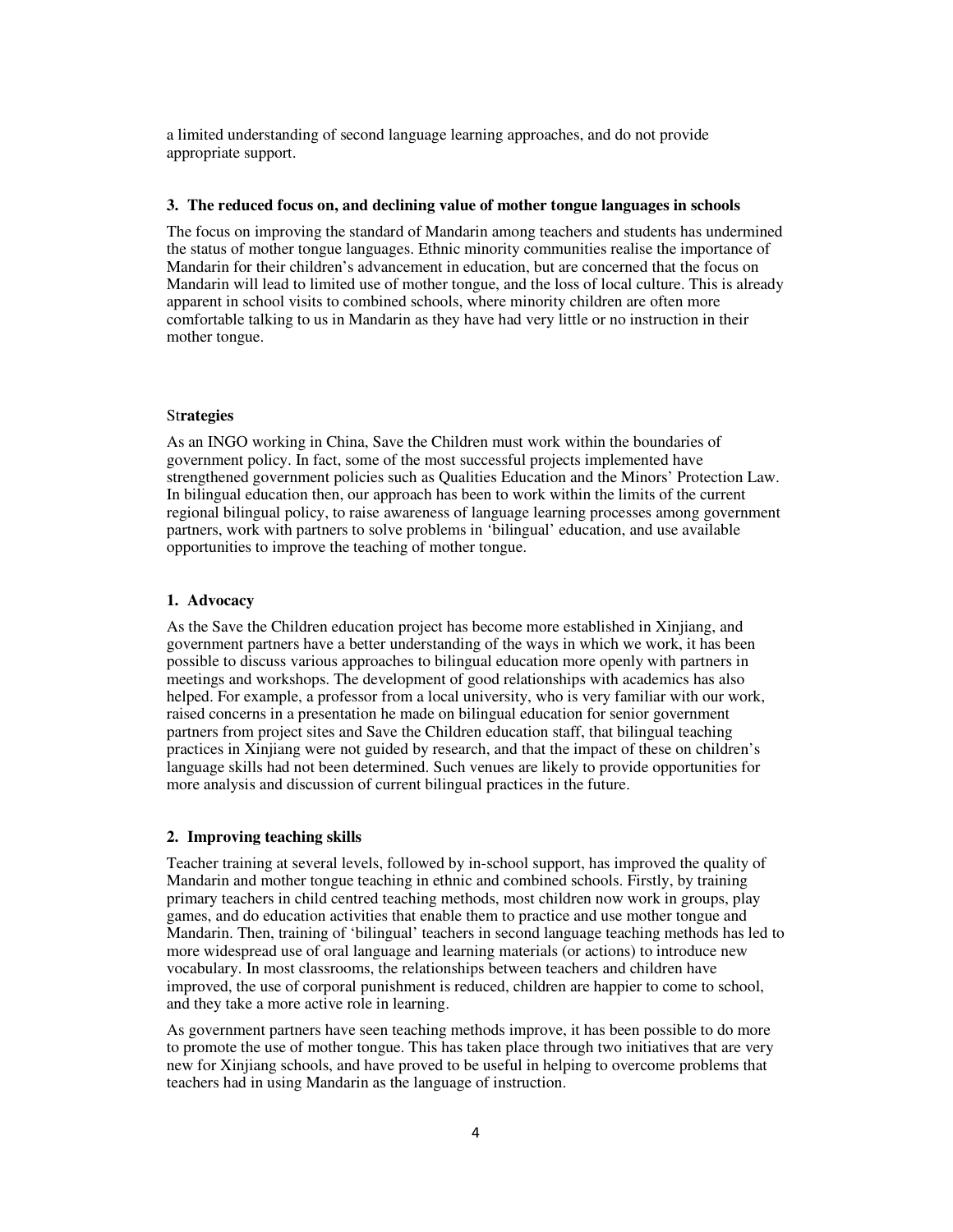**a. Teaching new concepts through mother tongue:** Through discussions with education officials on language acquisition and classroom observations, we showed that children did not learn new maths concepts in Mandarin very easily, as they had difficulties understanding the language and understanding the concept. Together with a group of bilingual minority teachers, we developed "concept" booklets so that maths teachers could teach new concepts in mother tongue first, and then do other activities using specific words and phrases translated into Mandarin.

Not only has this initiative enabled the bridging of mother tongue to Mandarin, but it has also forced teachers to focus on specific structures to teach in Mandarin, thus reducing the amount of language they use, and bringing their language level down closer to that of the children.

**b. Developing a Mandarin language environment in the classroom:** Classroom observations, along with discussions with teachers and children found that children lacked the vocabulary to use Mandarin confidently or appropriately. 'Bilingual' teachers were shown how to create and manage a Mandarin language learning environment in their classrooms, so that children could express themselves in Mandarin and display their work. The teachers were also shown how to use more everyday language in Mandarin to label features of the classroom, make day/weather charts, and set up interest tables.

While this initiative focuses on the development of children's Mandarin skills, it has increased the use of Uyghur and Kazakh in classrooms, as mother tongue teachers have been encouraged to set up similar learning environments in classrooms. Because these learning environments have increased children's interest and confidence in Mandarin, they have also created an opportunity for us to revisit, in the near future, the possibility of setting up similar learning conditions in pre-school classrooms to increase the use of mother tongue.

#### 3. **Developing resources**

There are limited mother tongue language resources available in schools. Therefore, all the resources developed in the project, such as the concept booklet for maths teachers and health booklets for parents, are produced in mother tongue, or in both languages. This has not only enabled us to spread materials more widely in minority schools and communities, but has also helped to raise the profile of mother tongue. The curricula for training events and the session plans for all workshops are prepared in mother tongue as well as Mandarin. All workshops in schools and communities are conducted in Kazakh or Uyghur to further promote mother tongue, particularly among government officials who tend to conduct training events in Mandarin.

# **The future**

Government partners are keen for Save the Children to expand project activities in Urumchi and Yining. Bilingual education will be a key part of this expansion, and we will increasingly work with more senior education and government officials. This will create increased opportunities to advocate for increased use of mother tongue in schools, and develop activities that further improve children's mother tongue language skills. Possible activities include:

- Holding a regional conference on bilingual education, possibly in collaboration with organisations such as UNICEF and UNESCO
- Conducting study tours to sites where there is good bilingual policy and practice
- Collaborating with Xinjiang universities to carry out research on the impact of bilingual education approaches in the region